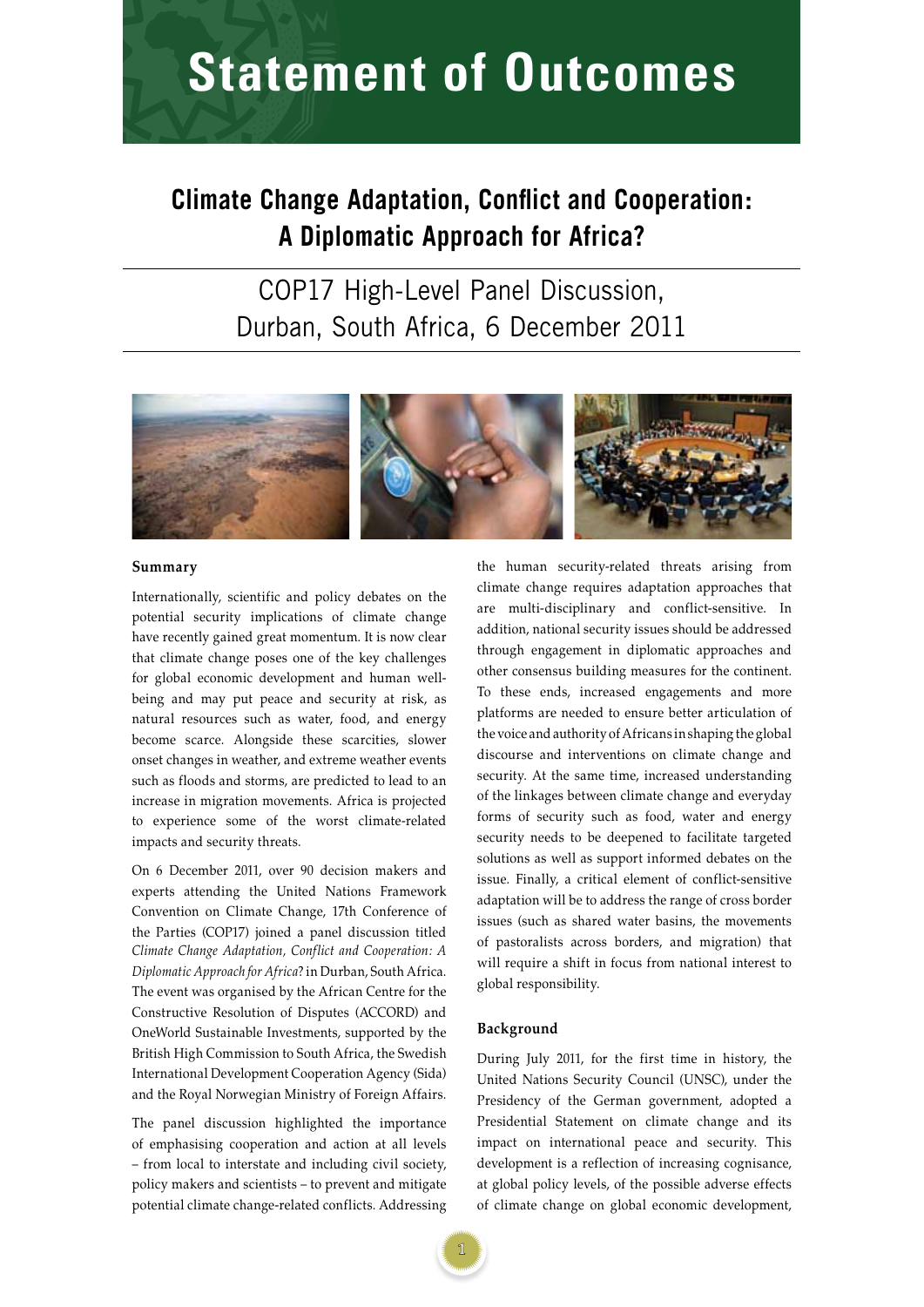## Climate Change Adaptation, Conflict and Cooperation: A Diplomatic Approach for Africa?

human well-being and peace. The recent call by the African Union's Peace and Security Council for African actors to engage the continental body in a dialogue to stimulate responses and cooperation across the continent is further evidence of the increased awareness of linkages between climate change and security.

Despite being the continent most vulnerable to the effects of climate change, and therefore more likely to experience climate-related conflicts, Africa has been relatively silent in the global climate and security political dialogue. While some engagements on the issue have taken place, such as the launch in 2010 of the *Africa, Climate Change, Environment and Security (ACCES*) initiative, there is still a lack of formally articulated positions at national, sub-regional and African Union levels. Articulating well-informed African positions will be critical in ensuring Africa does not lag behind in dialogue on climate diplomacy (the increased involvement of Ministries of Foreign Affairs in diplomatic engagement on issues of climate change) but also in ensuring that adaptation and mitigation measures strengthen local resilience.

On 6 December 2011, the *Climate Change Adaptation, Conflict and Cooperation: A Diplomatic Approach for Africa*? event sought to:

- i.) Highlight the security implications of climate change and the resulting need for adaptation measures to be conflict-sensitive;
- ii.) Consider Africa's position and voice in the evolving international climate and security policy agenda and framework; and
- iii.) Make recommendations for regional diplomatic cooperation on climate change and security.

### **Consolidating the African Voice, Enriching Global Debates**

The South African Deputy Minister for International Relations and Cooperation, Mr Ebrahim Ismail Ebrahim, as event Chair, opened the debate by noting that climate change and its impacts do not conform to political boundaries. Therefore, responses should ideally have no political boundaries either. For this reason bilateral, regional and continental cooperation will be essential in order to address cross-border issues, manage resources in a conflict-sensitive manner and ensure that climate change adaptation projects do not cause conflicts. While being the continent least responsible for global climate change, Africa is typically acknowledged as the region most at risk to experience climate-related conflicts. This insecurity is a consequence of the continent's existing vulnerability

The event was informed and guided by two key documents:

1. A Policy & Practice Brief produced by ACCORD, titled *Climate Change and Conflict: Conflict-Sensitive Climate Change Adaptation for Africa* (available from www.accord.org.za). This brief, in turn, was informed by an expert seminar held by ACCORD in September 2011, which brought together leading thinkers and practitioners from across the globe to identify issues and recommendations for ensuring that adaptation to climate change is conflict-sensitive. Practitioners and scientists presented new research on the linkages between climate change and conflict in Africa, and analysed various tools, policies and approaches to prevent and mitigate conflicts arising from climate change and contribute to the development of conflictsensitive climate change adaptation measures.

2. A Policy Brief produced by OneWorld Sustainable Investments titled *A diplomatic approach for Africa?* (available from www.oneworldgroup.co.za). The brief argued that a well thought-through regional position on climate diplomacy and regional cooperation, underpinned by robust evidence, will assist Africa in achieving a voice in international policy. At the same time, it will serve to guide the continent through its own, much needed, responses to the security-related impacts of climate change. In the lead up to this event, OneWorld had also organised and participated in a Southern Africa regional dialogue on climate change and security as well as a briefing session in New York in preparation for the United Nations Security Council (UNSC) event on *Maintenance of international peace and security: the impact of climate change.*  An analysis of the documents submitted to the UNSC event is available from the OneWorld website.

to the stresses caused by climate change, its economic reliance on climate dependent sectors, and its history of conflict, poverty and governance challenges. For the African continent, it is also important to have one voice within the multilateral process, and to build on the experiences of the African Group of Negotiators (AGN). Following on the opening remarks by the event Chair, the first speaker highlighted the lessons, importance and process of the African Group of Negotiators in speaking with one voice. Mr Tosi Mpanu Mpanu, the Chair of the African Group of Negotiators, highlighted that the AGN was the only group involved in the UNFCCC negotiations that has a single voice on negotiation agendas. He pointed out that the continent, however, has been relatively silent in the global climate and security debate and that this engagement must take place. Mr Mpanu Mpanu also noted that climate negotiations are not like any other negotiations and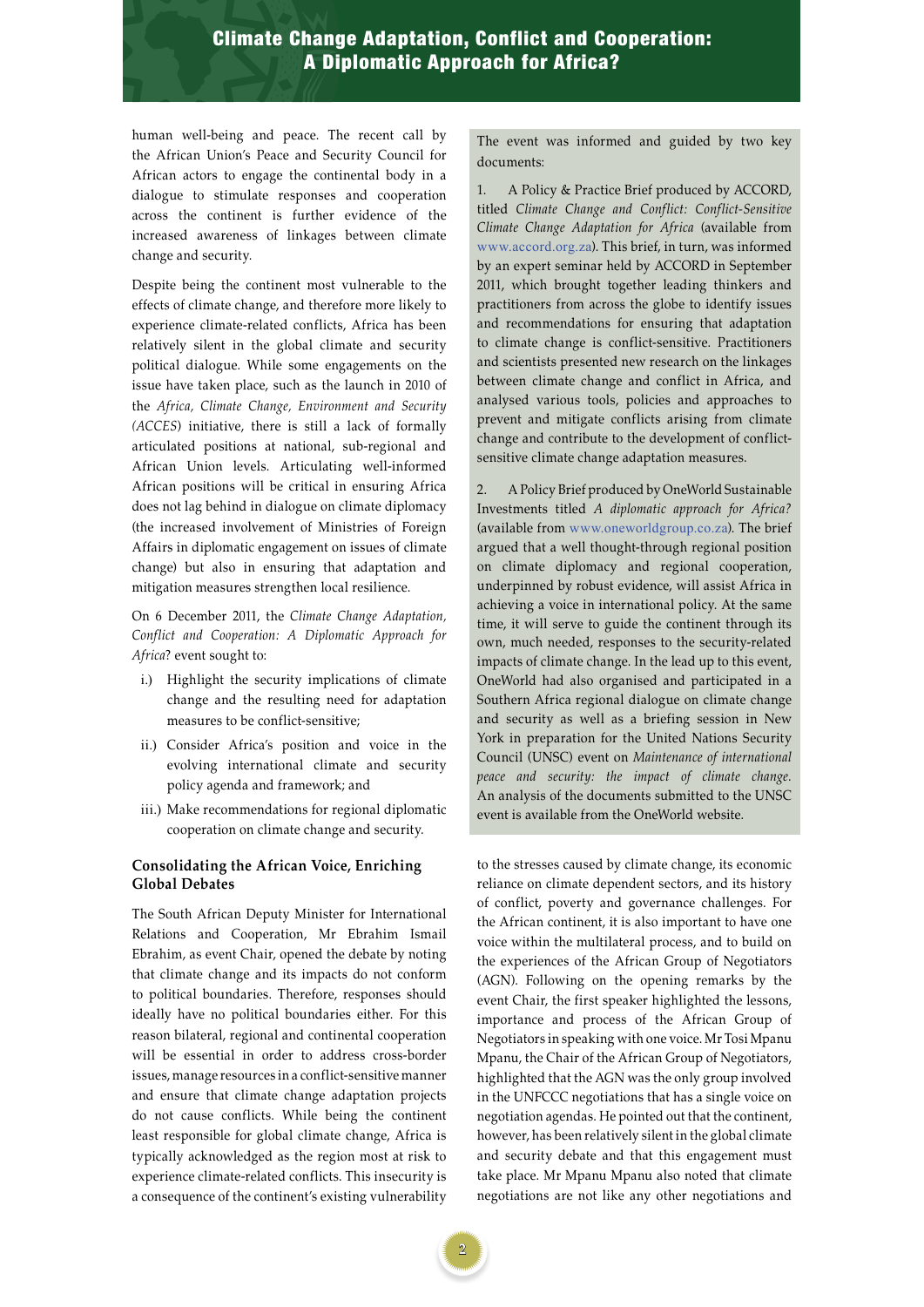### COP17 High-Level Panel Discussion, Durban, South Africa, 6 December 2011

that there are some issues that cannot be compromised on if Africans are to be protected: "We can negotiate with each other, but we cannot negotiate with Mother Earth".

Special Representative for Climate Change at the UK Foreign and Commonwealth Office, Ambassador John Ashton, expanded on this message, noting "climate change is a systemic risk with a deadline and without the option of a bailout". Given the susceptibility of the African continent to climate change impacts any "global conversation on climate change without the African voice is inherently impoverished". The experiences of African people living on the 'stress line' and in a direct relationship to climate change means articulating such experiences can enrich the debates on climate change and security. He alluded to the relationship between the four pillars of security: water, food, energy and human security, highlighting that these are inseparable. The challenge is that climate-related insecurity is already evident, indicating that it is impossible to see how the four security pillars can possibly be stabilised in the context of the 4°C global temperature increase now anticipated. Ambassador Ashton argued that in order to sustain growth while addressing insecurity, it was critical to build resilience. However, approaches and thinking that mean business as usual, will not build the prosperity, and ultimately resilience, required to

adapt to the challenges of climate change. Africa can play a role in sharing the continent's experiences in building resilience.

Importantly, Ambassador Ashton discussed regional and global relationships, and related interdependencies. He pointed out the significance of changes in the scale of migration patterns expected as a result of climate change, highlighting that this is one of several reasons for managing the growing dependencies across the globe through regional and global cooperation. His recommended action, mirroring the views of other panelists, is to shift the paradigm from national interest to global responsibility.

### **Tackling Human Security Challenges, Emphasising Cooperation**

The first panelist, Mr Vasu Gounden, the Founder and Executive Director of the African Centre for the Constructive Resolution of Disputes (ACCORD), emphasised the importance of the African continent to amplify its voice on the issues of climate change and security, while at the same time exploring conflict mitigation measures through balancing national interests with global responsibility. A pursuit of national interests in a changing climate, where resource scarcities are likely to increase, will heighten the probability of conflicts. As well as exercising global responsibility in a changing climate, Mr Gounden



*Mr Vasu Gounden, Founder and Executive Director of ACCORD, Deputy Minister Ebrahim Ismail Ebrahim (DIRCO) and Ms Belynda Petrie, CEO of OneWorld, during the High-Level Panel Discussion*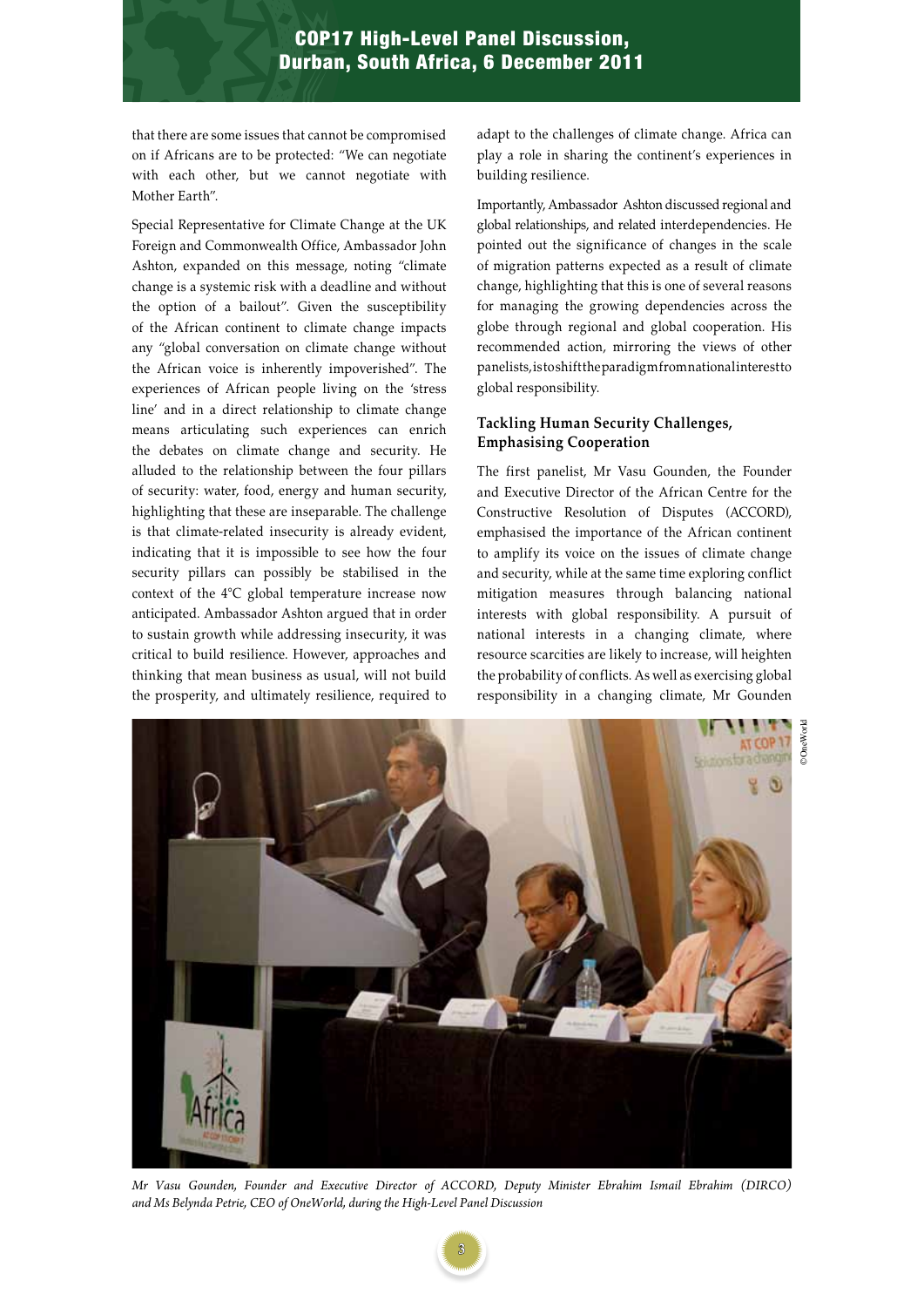## **C P 2 7 A Diplomatic Approach for Africa?** Climate Change Adaptation, Conflict and Cooperation:

highlighted the need for conflict-sensitive adaptation in building resilience. At the regional and cross-border levels, the need for diplomatic efforts in dealing with climate-related conflicts should happen in parallel with other efforts, and should tap into the multiplicity of interests that exist at this level. A final but critical aspect, that requires cooperation at all levels, will be the need to better understand the impacts of climate change, and the linkages between climate change and

**DoneWorld** ©OneWorld



*Mr Tosi Mpanu Mpanu, Chair of the African Group of Negotiators addressing the audience*

conflict.

Building on the views of the previous panelist, Mr Alexander Müller, Assistant Director General – Natural Resources Management and Environment Department of the Food and Agriculture Organisation, highlighted why, from a food security perspective, it is important to emphasise cooperation in dealing with issues of climate change and security. Mr Müller underlined three ways by which climate change will likely exacerbate vulnerabilities. The first is projected demographic change in Africa, to a population of 2.5 billion, noting that "even without climate changes this presents an ambitious task to achieve development". The second aspect relates to unequal distribution of food, and income inequalities. From a geographical perspective, "Africa will pay the highest price of climate change". The food security effects of climate change are partly a result of the poor distribution of food, as opposed to low productivity. Finally, he pointed to the issue of global water scarcity. Parts of the African continent experience different water scarcities, with North Africa mainly experiencing physical scarcity and Sub-Saharan Africa facing economic scarcity. That said, given the high number of transboundary river basins on the continent, and positive outcomes from past cooperation efforts, there increasingly are prospects for cooperation in the water sector.

Mr Alex Simalabwi, Senior Network Officer and

Climate Change Focal Point at the Global Water Partnership (GWP), argued that while climate change is a security issue, the attention focused on the issue should be used as a potential for cooperation. For the African continent, river basins play a critical role. At a sub-regional level of the Regional Economic Communities (RECs) such as SADC, ECOWAS and COMESA, promotion of cooperation is critical to safeguard investments. Even at a basic human security level, climate change is as much about a woman carrying a child and crossing a border in search of a new livelihood. Climate change intervention should be about ensuring that this woman and the security of her livelihood are protected.

### **Towards an integrated approach**

Honourable James D. Thibedi, South African Member of Parliament and Chair of the Pan-African Parliament's Portfolio Committee on Rural Economy, Agriculture, Natural Resources and Environment, emphasised that regional cooperation is important as climate change will impact both at local levels but also across political boundaries. Climate change also affects and requires intervention by all sectors of society, and as such, dealing with climate-related security issues necessitates an integrated approach. For instance, climate change – a human rights issue – can result in the further marginalisation of the poor and vulnerable, creating conditions for conflicts. Rural women constitute one of the most vulnerable groups and their protection needs to be enhanced if they are to deal with the challenges of climate change. Climate change can also exacerbate existing conflicts, in particular where issues of land and natural resource tenure rights are not secure. To address these challenges and mitigate the



*Hon. JD Thibedi, Chair of the Pan-African Parliament, and Mr Alex Simalabwi, Chief Network Officer and Climate Change Focal Point of the Global Water Partnership*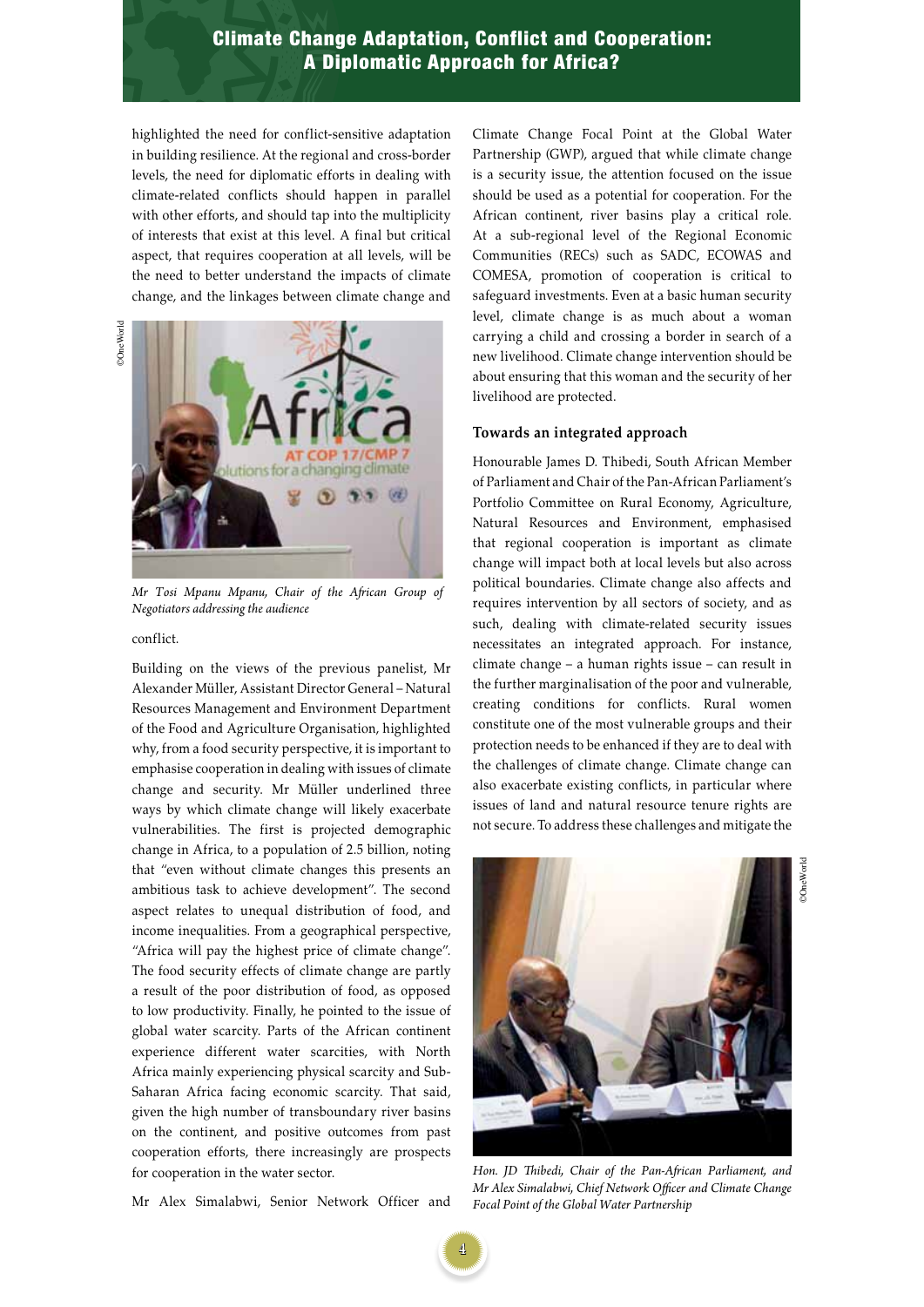# **C CO P 2011 Durban, South Africa, 6 December 2011** COP17 High-Level Panel Discussion,



*Participants during the High-Level Panel Discussion*

effects of climate change on security, both substantive and procedural rights need to be secured, in particular through increased funding, improved governance and strengthening of accountability systems.

Key challenges of concern for the Pan-African Parliament include displacement, natural disasters and migration. Moreover, climate change is also a human rights issue, and the sharing of transboundary resources will become more important in future as resources become scarce or their availability variable. This would require legislative flexibility – for instance legislation that will allow for the management of migration across borders as a response to climate change and resource scarcities.

The sharing of best practices and data is another important element. Climate change will affect localities in different ways and the ability of groups to adapt will vary across time and space. Hence there is a need for research that is people-centred and that takes account of the highly localised effects of climate change on communities and especially on women.

Finally, Ms Belynda Petrie, Chief Executive Officer of OneWorld Sustainable Investments, argued that the focus should not be on why a dialogue on the climate and security issue needs to take place, but rather on what actions are going to be needed to address the problem. From a climate change perspective, ongoing global debates on mitigation and adaptation are not

balanced between the two, with adaptation seen as an appendage to mitigation and not a development issue. Ms Petrie emphasised that economics and development are at the core of climate change and security. She reemphasised the importance of food security. For the African continent to deal with potential security implications of climate change, regional cooperation and international outreach are important. She ended by highlighting some recommendations for action on the African continent and beyond:

- Regional approaches and transboundary benefit sharing are important, while addressing issues of human rights and reviewing laws that govern transboundary resources.
- There is a need for developing continental positions on climate change diplomacy.
- An integrated approach and maximum effort is needed based on the premise that science is essential but not enough: science should inform policy and decision making, and politics drive the process.
- Threat-minimising approaches should be adopted through integrated adaptation strategies.
- Balance the clear need for one African voice in international dialogue while actively including the multiple voices at the continental level.
- Act on the basis that climate-related insecurity is a current rather than a future problem.